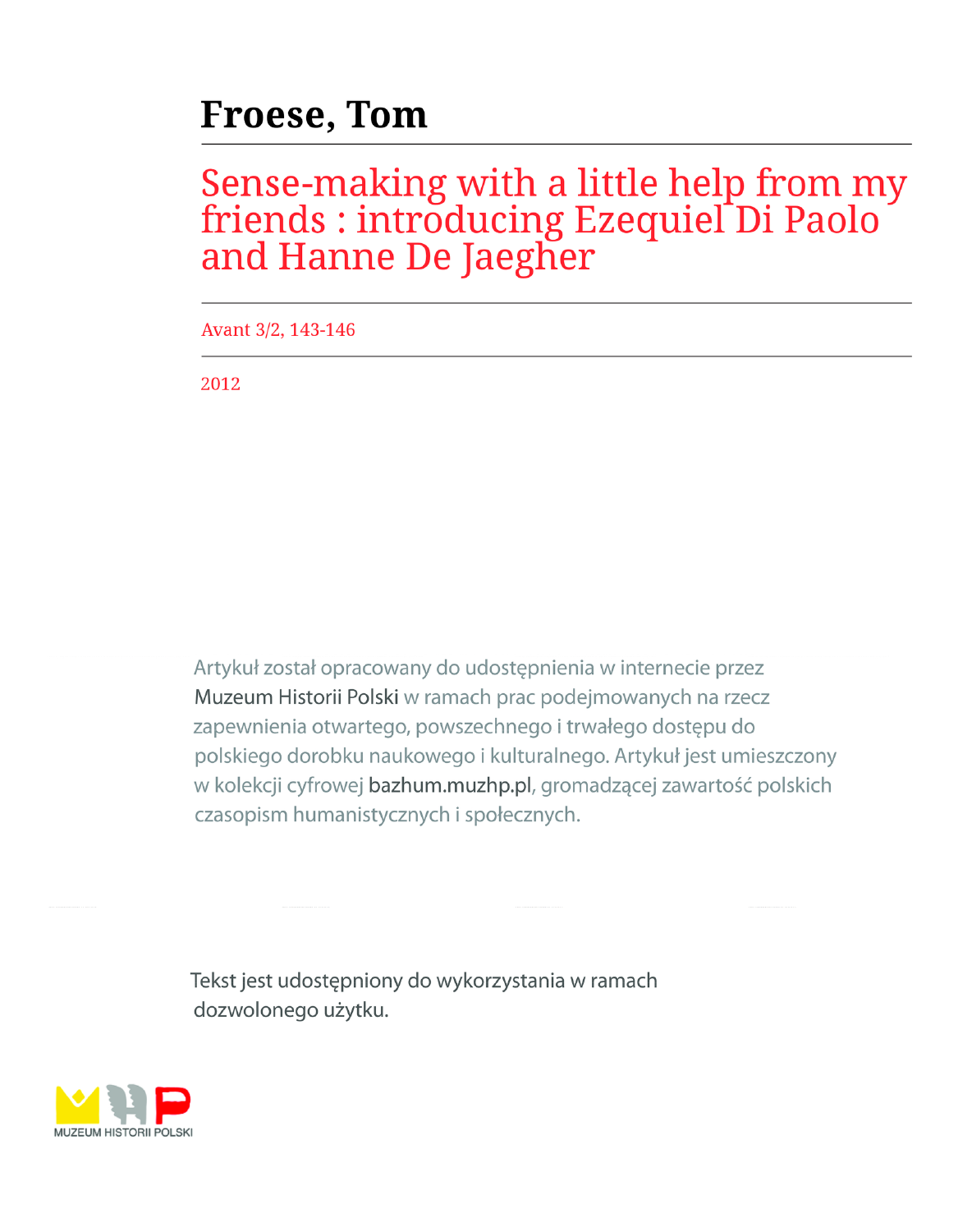AVANT, Vol. III, No. 2/2012 ISSN: 2082-6710 avant.edu.pl/en  $O(10^{-10})$ 

## **Sense-making with a little help from my friends: Introducing Ezequiel Di Paolo and Hanne De Jaegher**

### **Tom Froese**

Departamento de Ciencias de la Computación, Instituto de Investigaciones en Matemáticas Aplicadas y en Sistemas, Centro de Ciencias de la Complejidad, Universidad Nacional Autónoma de México

*t.froese[]gmail.com*

Received 11 November 2012; accepted 26 November 2012; published online 24 December 2012.

#### **Abstract**

The work of Ezequiel Di Paolo and Hanne De Jaegher has helped to transform the enactive approach from relative obscurity into a hotly debated contender for the future science of social cognition and cognitive science more generally. In this short introduction I situate their contributions in what I see as important aspects of the bigger picture that is motivating and inspiring them as well as the rest of this young community. In particular, I sketch some of the social issues that go beyond mere academic debate, including how the methods and assumptions that inform orthodox cognitive science are intrinsically related to the critical state of affairs in our world today. I conclude with some personal recollections in order to give an idea of the context in which their ideas, and mine as well, came to fruition.

**Keywords:** enactive approach; cognitive science; social cognition; theory of mind.

I am glad that *Avant* has provided a platform for Ezequiel Di Paolo and Hanne De Jaegher, a pair of avant-garde scientists and philosophers, to air their views in the open format of an interview. Their articles are already consistently pushing the boundaries of accepted conventional wisdom within the confines of the rigid etiquettes, rules and regulations of academic publishing. But in this interview we are given the rare opportunity to hear from them more directly and personally, and we get a sense that their published output so far is only the visible tip of a deep iceberg that, like life itself, still remains to be more fully explored. There are surely still many additional ideas and surprises to be revealed that will help us to finally overturn the doomed neuro-computationalist dogma. And the sooner, the better. The most celebrated insights of current scientific thinking about what we human beings essentially are, namely, that we are nothing but selfish, genetically pre-programmed zombies, passive robots, and/or disembodied brain-minds, have already been causing damage for far too long. It's time to stop that grotesque and inhuman masquerade! There are more convincing scientific alternatives.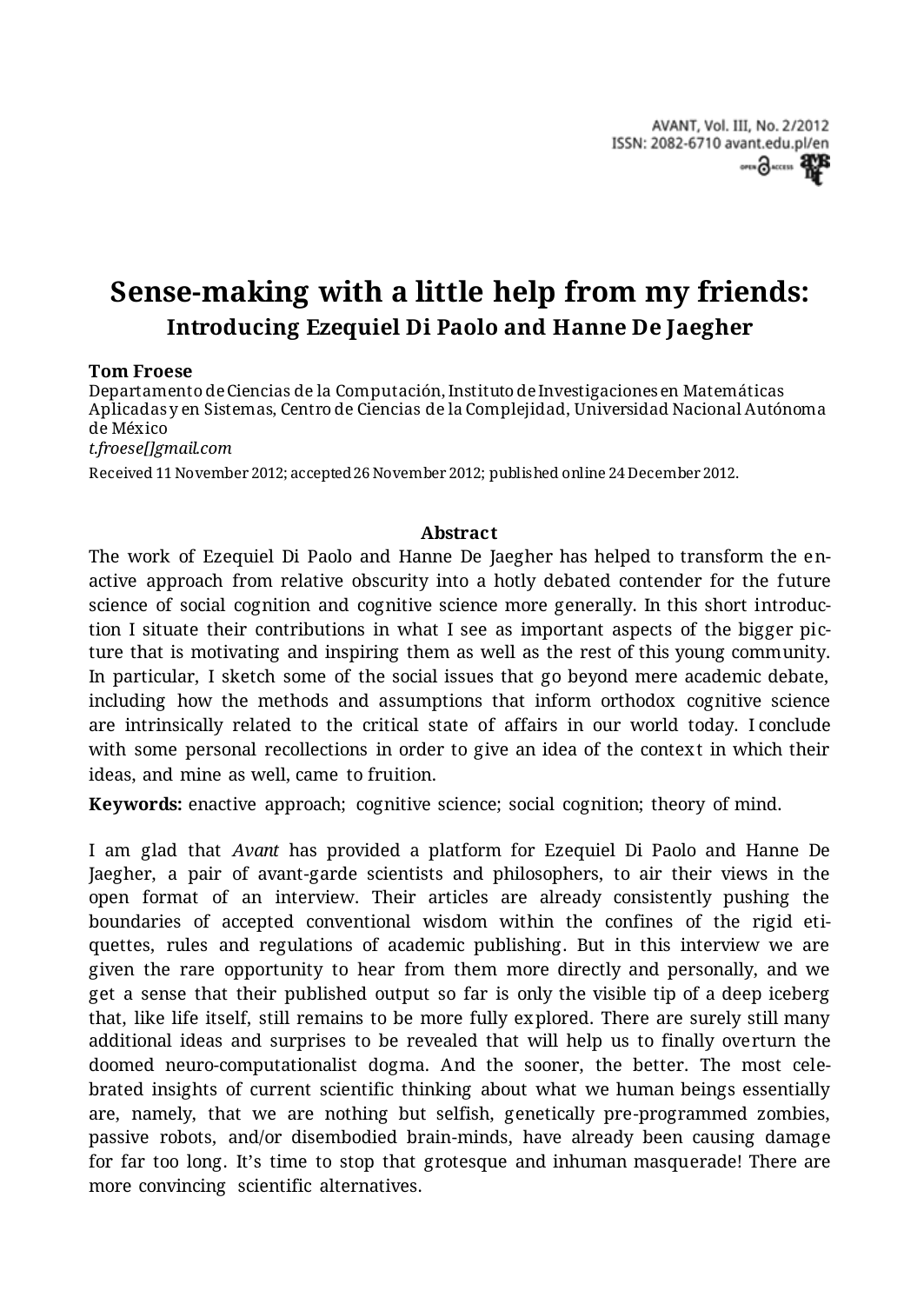But the work of Ezequiel and Hanne is not just about unmasking the hubris of computationalism. Clearly, there is more at stake in their work than contesting the next big ideas in science and philosophy. And here is why: It simply cannot be denied that the subject of cognitive science (i.e. the scientific observer, usually a psychologist) and the object of cognitive science (the so-called 'subject' or, to use the politically correct term, the 'participant', who is usually a psychologist, too) are one and the same: *a human being*. Accordingly, scientific claims about life, mind and sociality cannot be divorced from how we find ourselves to be right now, and how we wish ourselves to be in the future. The human condition is not a static given; it is an open-ended process of becoming that we shape and enact with our choices and actions.

These are, therefore, not merely academic issues confined to the ivory tower; they have direct implications for politics, for personal responsibility, and for how we can and should live our existences. Despite what orthodox science dictates, the personal and professional aspect of our lives cannot be lived independently from each other. The standard practice of ignoring the evidence of one's own first-person perspective, especially when the very topic of one's professional study is the personal-level of human existence, is irresponsible and ethically indefensible. Why should our findings be considered more objective when we aim to exclude the only genuine access to the personal-level that we have, namely our own lived existence as human beings? We all know from our own personal lives that there is more to people than what is revealed by recordings of internal physiological data and measurements of external movement patterns. And given the polarity of current public debate, it needs to be pointed out that this rejection of scientific reductionist approaches to our own first-person perspective does not entail a commitment to some kind of religious totalitarianism. Whatever happened to simply acknowledging our personal existence in the here and now?

Consequently, if we want to reject scientific and religious dogma, it is also up to everyone to show in his or her own life that the mainstream theories are wrong. For example, as Ezequiel correctly points out, the individualist-computationalist paradigm is only more or less valid as long asmost of us choose to continue the social game of being 'perfect consumers' of preformed products and information. Every time we behave like a mere reactive robot, we give tacit support to the computational theory of mind, which, as the dominant paradigm in science, in turn influences the way in which we think it is possible to behave. And to some extent this unsatisfactory state of affairs is methodologically enforced in the lab. As every psychologist knows very well, those 'participants' who do not follow the given instructions of the experiment are excluded from the results and do not appear in the final analysis. The unpredictability and uncontrollability of genuine human autonomy are excluded by society and science as madness and noise, respectively. Functionalism selectively filters the facts of our existence. What we need instead is a practice and theory of mind that takes the open-endedness of human autonomy as its starting point, and as its ultimate point of return.

But the issues go even deeper than that. Because even if we happened to believe what mainstream science tries to convince us of, namely that we are isolated and independent brain-minds, we can only make sense of this belief in the context of a shared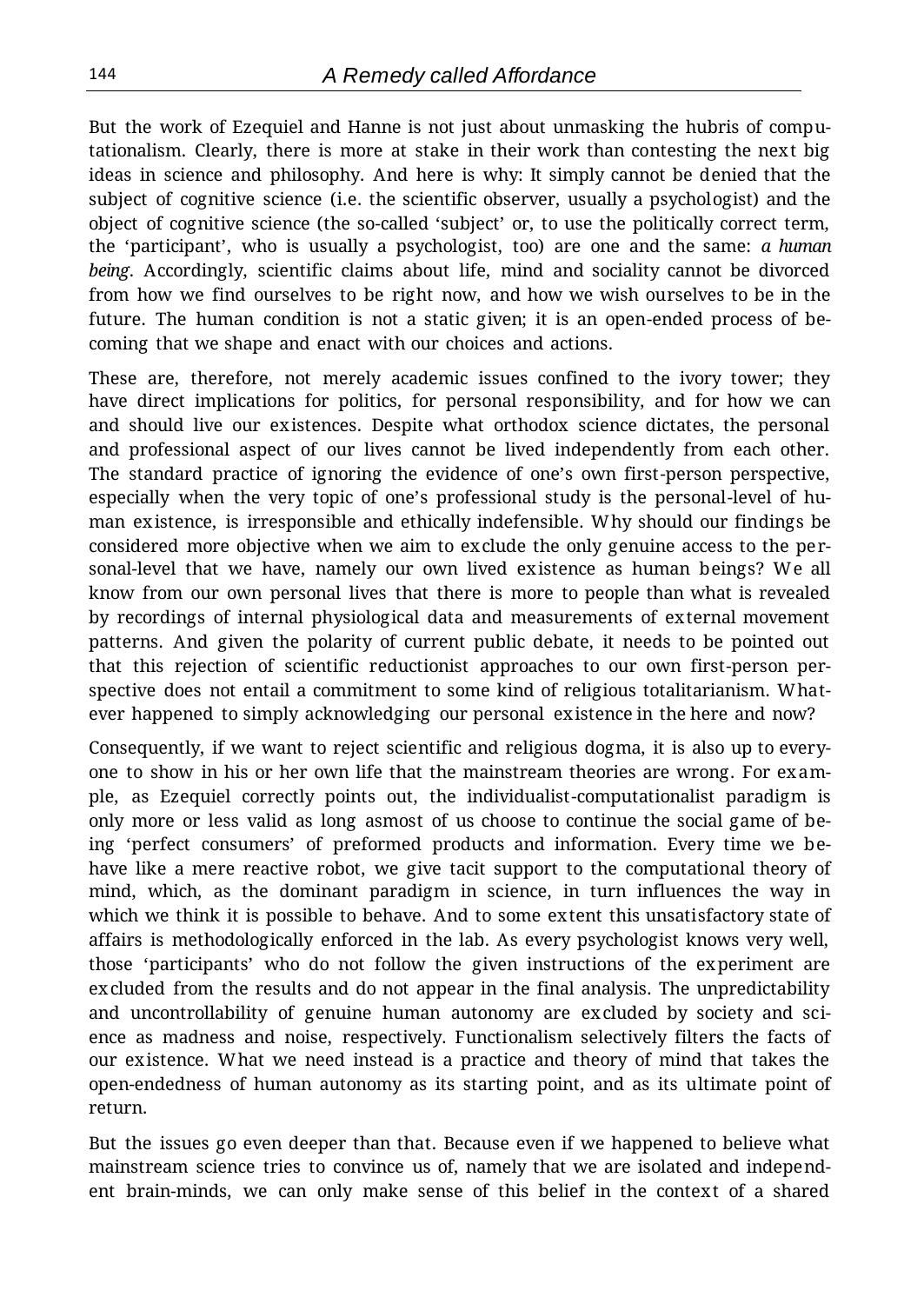world. Our living body, other persons and the environment are always already present before we choose to ignore them. This blindness to its own range of dependencies, whether they are biological, social, or ecological, is what makes the modernist episteme so toxic and deadly to a human future on this planet, like a cancer that is unwittingly committing suicide by blindly consuming its host organism. However, this failure of methodological individualism is not meant to imply a return to some form of totalitarian socialism. Ezequiel and Hanne are careful to emphasize that they do not want to reduce the individual to the social, or vice versa. Their stated aim is to move beyond that kind of linear-reductionist way of thinking altogether. Indeed, to think that the negation of one position must necessarily entail acceptance of its logical opposite is precisely to remain stuck in a linear mode of thinking. Why not try to change the terms of the debate altogether? Accordingly, one of the main tasks for the enactive approach is to create new conceptual tools for better grasping the complex interdependencies between life, mind and sociality, including our own intimate personal experience as well as genuine human autonomy. From this alternative perspective we can also understand why Ezequiel and Hanne's preferred point of departure is to explore this complex network of interdependent processes by focusing on the level of autonomous dynamics emerging out of social interaction between two or more people. "Participatory sense-making" offers a middle way, an intermediate level of analysis, between the two extremes of individualism and socialism.

Let me conclude this introduction with some personal recollections. I first came across initial formulations of this enactive approach by reading Ezequiel's papers on agentbased models of communication and social interaction, while I was still a student in the Department of Cybernetics at the University of Reading. It was that work which convinced me that I should do my PhD at the University of Sussex, where Ezequiel was lecturing at the time. When I arrived there at the end of 2004, I was fortunate to end up in the same research center as Hanne, who was just finishing her dissertation on autism and participatory sense-making. I still remember my 6 years at Sussex fondly. There were many creative people with various kinds of backgrounds and interests interacting in a mutually inspiring manner, and lots of free-spirited ideas were floating around the lab. Some of these were discussed more publicly in the Life and Mind seminars and can still be found online at our blog<sup>47</sup>. In the following interview Hanne nicely describes this kind of style of research as a "horizontal" interaction, rather than the usual dominance hierarchies that stand in the way of genuine collaboration. Horizontal interaction enables collective emergence of creativity.

In this collaborative spirit Ezequiel agreed to become my doctoral supervisor, and this turned out to be a highly productive relationship. We have been working on many projects together to push the enactive approach forward. In particular, we made a series of agent-based models, which demonstrated the enabling and constraining effects of social interaction dynamics on the behavior of individual agents. In 2008, together with Hanne, and Steve Torrance, we organized a workshop with the theme of participatory sense-making, which turned out to be a great participatory success. But even before then I was convinced that Ezequiel and Hanne's "Participatory sense-

 $\overline{a}$ <sup>47</sup> *[http://lifeandmind.wordpress.com](http://lifeandmind.wordpress.com/)*